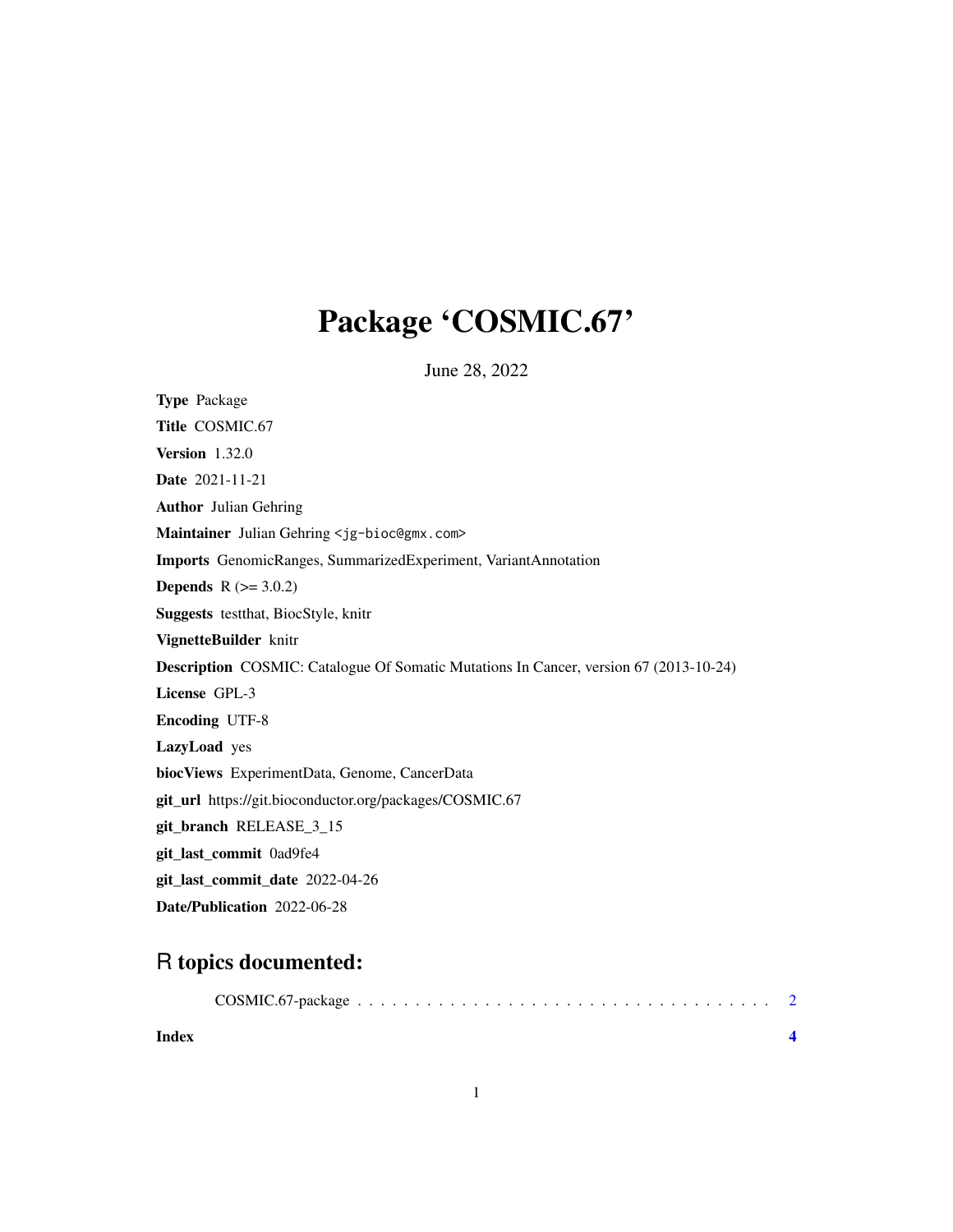<span id="page-1-0"></span>COSMIC.67-package *COSMIC.67 package*

#### Description

Mutations of the 'Catalogue Of Somatic Mutations In Cancer'(COSMIC), version 67 (2013-10-24).

#### Details

The 'COSMIC.67' package provides the curated mutations published with the COSMIC release version 67 (2013-10-24). Both variants found in coding and non-coding regions are included and offered as (a) a single object of class 'CollapsedVCF' and (b) a bgzipped and tabix-index 'VCF' file. Additionally, the package contains the cancer gene census, a list of genes causally linked to cancer.

For details on the collection and curation of the original data, please see the webpage of the COS-MIC project: <http://cancer.sanger.ac.uk/cancergenome/projects/cosmic/>.

The following steps are performed for importing and processing of the VCF data:

1. Downloading of the VCF files 'CosmicCodingMuts\_v67\_20131024.vcf.gz' and 'CosmicNon-CodingVariants\_v67\_20131024.vcf.gz' from 'ftp://ngs.sanger.ac.uk/production/cosmic/' to 'inst/raw/'.

2. Importing of both files to R using 'readVcf'.

3. Sorting of the seqlevels and adding 'seqinfo' data for the toplevel chromosomes of 'GRCh37'.

4. Merging of both objects, sorting according to genomic position.

5. Converting the object to class 'VariantAnnotation::VRanges'.

6. Converting all 'character' columns to 'factors'.

7. Saving the merged object to 'data/cosmic\_v67\_vcf.rda'.

8. Exporting the merged object as a bgzipped and tabix-indexed 'VCF' to 'inst/vcf/cosmic\_v67.vcf.gz'.

The following steps are performed for importing and processing of the Cancer Gene Census data:

1. Downloading of the 'cancer\_gene\_census.tsv' file from [ftp://ftp.sanger.ac.uk/pub/CGP/](ftp://ftp.sanger.ac.uk/pub/CGP/cosmic/data_export) [cosmic/data\\_export](ftp://ftp.sanger.ac.uk/pub/CGP/cosmic/data_export) to 'inst/raw'.

2. Import of the files as a data frame.

3. Annotation of the 'HGNC' and 'ENSEMBLID' identifiers, using the 'ENTREZ gene ID' as query with the 'org.Hs.eg.db' object.

4. Saving the object to 'data/cgc\_67.rda'.

The mutation data was obtained from the Sanger Institute Catalogue Of Somatic Mutations In Cancer web site, http://www.sanger.ac.uk/cosmic Bamford et al (2004) The COSMIC (Catalogue of Somatic Mutations in Cancer) database and website. Br J Cancer, 91,355-358.

For details on the usage and redistribution of the data, please see [ftp://ftp.sanger.ac.uk/pub/](ftp://ftp.sanger.ac.uk/pub/CGP/cosmic/GUIDELINES_ON_THE_USE_OF_THIS_DATA.txt) [CGP/cosmic/GUIDELINES\\_ON\\_THE\\_USE\\_OF\\_THIS\\_DATA.txt](ftp://ftp.sanger.ac.uk/pub/CGP/cosmic/GUIDELINES_ON_THE_USE_OF_THIS_DATA.txt).

#### Author(s)

Julian Gehring, EMBL Heidelberg <julian.gehring@embl.de>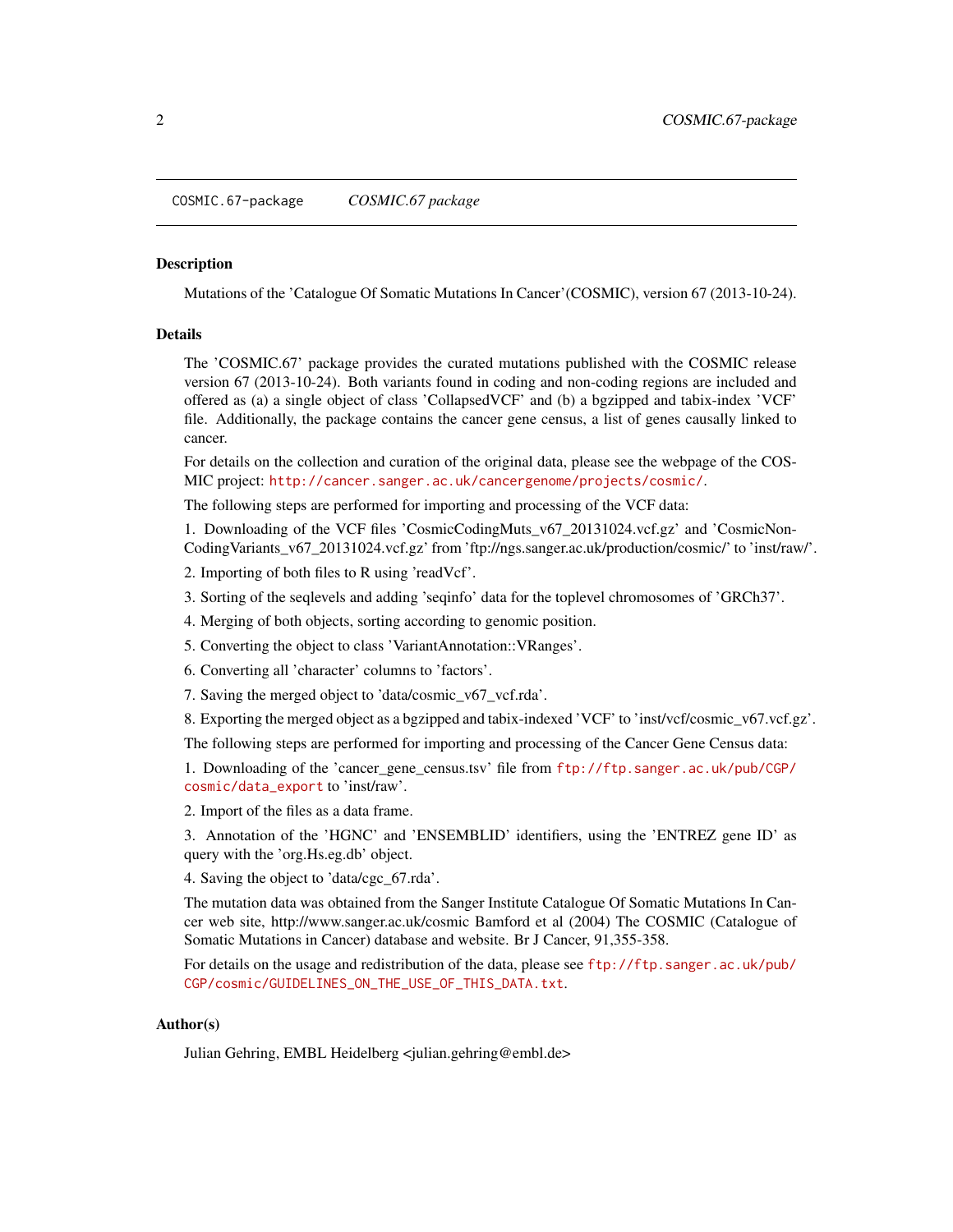#### References

```
http://cancer.sanger.ac.uk/cancergenome/projects/cosmic/
http://nar.oxfordjournalls.org/content/39/suppl_1/D945.long
ftp://ftp.sanger.ac.uk/pub/CGP/cosmic/GUIDELINES_ON_THE_USE_OF_THIS_DATA.txt
```
#### See Also

[VCF-class](#page-0-0)

#### Examples

```
data(package = "COSMIC.67")
data(cosmic_67, package = "COSMIC.67")
library(VariantAnnotation)
library(GenomicRanges)
tp53_range = GRanges("17", IRanges(7565097, 7590856))
vcf_path = system.file("vcf", "cosmic_67.vcf.gz", package = "COSMIC.67")
cosmic_tp53 = readVcf(vcf_path, genome = "GRCh37", ScanVcfParam(which = tp53_range))
cosmic_tp53
data(cgc_67, package = "COSMIC.67")
```

```
head(cgc_67)
```